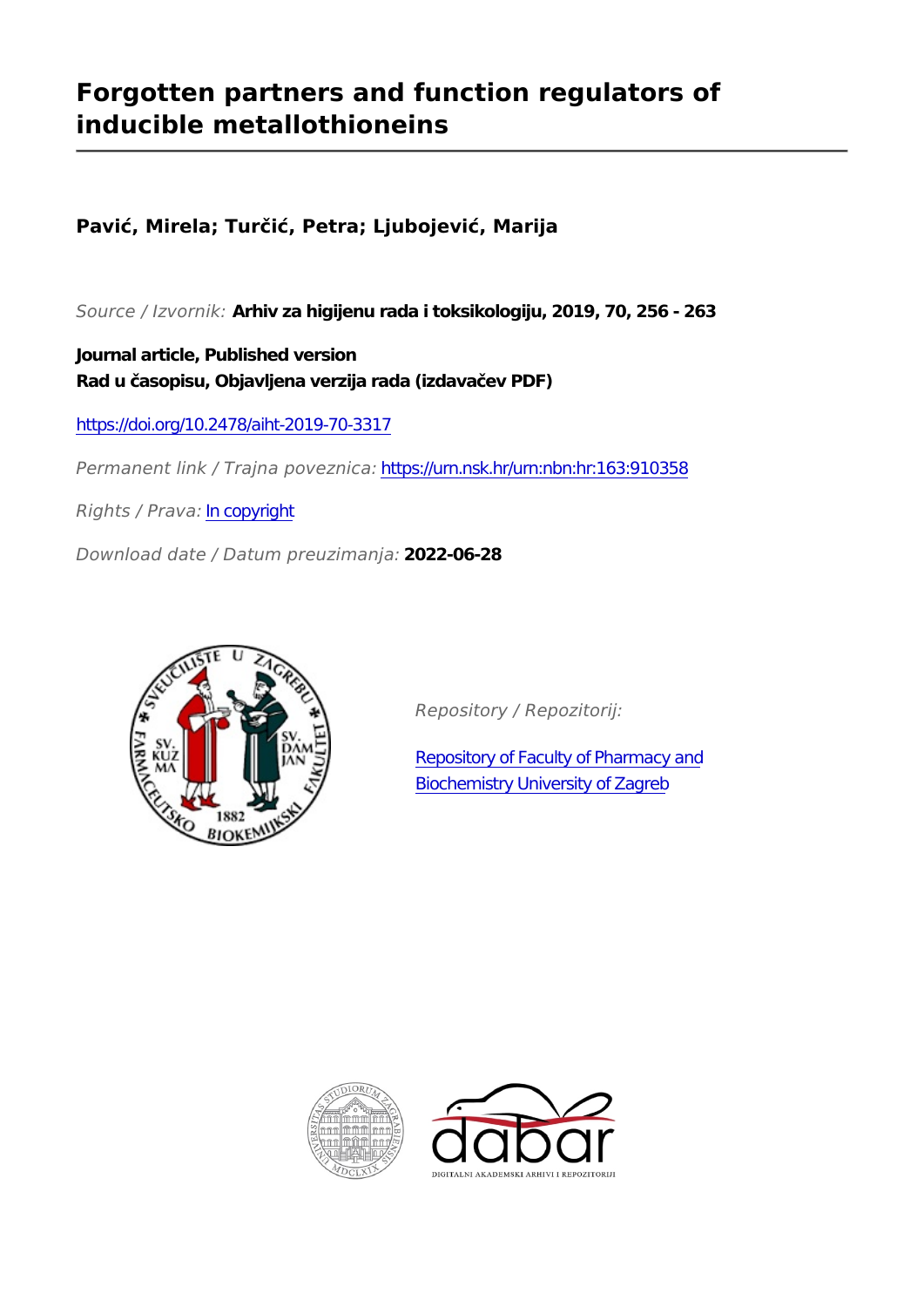## **Forgotten partners and function regulators of inducible metallothioneins**

Mirela Pavić<sup>1</sup>, Petra Turčić<sup>2</sup>, and Marija Ljubojević<sup>3</sup>

*1 Department of Anatomy, Histology and Embryology, Faculty of Veterinary Medicine, University of Zagreb, Zagreb, Croatia*

*2 Department of Pharmacology, Faculty of Pharmacy and Biochemistry, University of Zagreb, Zagreb, Croatia*

*3 Molecular Toxicology Unit, Institute for Medical Research and Occupational Health, Zagreb, Croatia*

[Received in July 2019; Similarity Check in July 2019; Accepted in November 2019]

Metallothioneins are peculiar cysteine rich, heat resistant, small cellular plasma proteins expressed through almost all life forms. The currently established biological functions of metallothioneins are the homeostasis of essential metals and protection against toxic transitional metals (TM) alongside defence from oxidative stress by direct scavenging of reactive oxygen and nitrogen species (ROS and RNS). In mammals, among the four main evolutionary conserved forms, only the ubiquitously expressed metallothionein 1 and 2 (here abbreviated as MT) are inducible by TM, oxidative stress, glucocorticoids and starvation among various other stimuli. However, more than sixty years after being discovered, metallothioneins still bear unresolved issues about their possible physiological function and regulation. The biological function of MTs has still not been associated with the *in vitro*-demonstrated capacity of MT interaction with cellular molecules glutathione (GSH) or adenosine triphosphate (ATP), or with the possibility of direct iron-MT binding in the reducing intracellular environment of some organelles, e.g. lysosomes. Iron as the most abundant cellular TM is also one of the main physiological sources of ROS. Moreover, iron exhibits strain, sex and age differences that reflected ROS generation and MT induction in (patho)physiology and toxicology studies. A recent study showed that iron sex differences follows expression of both ferritin and MT leading to wide implications from essential TM interconnectivity to aging. This review places emphasis on biochemically proven but physiologically ignored interactions of MT with iron to stimulate advanced research for establishing a wide frame of the biological roles of MTs important for health and longevity.

KEY WORDS: adenosine triphosphate; aging; copper; ferritin; glutathione; iron; oxidative stress; sex differences; steroid hormones; transition metals; zinc

## GENERAL INTRODUCTION TO VERTEBRATE METALLOTHIONEINS

In the six decades of research since metallothioneins were first isolated (1), over 12,500 biomedical publications have been indexed in PubMed (October 2019) about these atypical metal binding proteins, and almost half as many more if other scientific databases are considered (2).

Structurally, mammalian metallothioneins are heat resistant, small (about 6–7 kDa), dumbbell shaped proteins with the ability of its N-terminal beta domain to bind labile and easily exchangeable three divalent (or more monovalent) TMs through 9 cysteines (Cys) and of its C-terminal alpha domain to bind more stable four divalent TMs coordinated with 11 Cys, whereas cleft-formed through a linker region between two domains can potentially accommodate phosphate, GSH or ATP molecules (Figure 1) (2-8). From around 60 amino acids (AA) in mammalian metallothioneins, one third are Cys AA and a significant part are made of conserved lysine and serine without the presence of any aromatic or histidine AA. Mammals have four main forms

or family members of metallothioneins among which MT1 and MT2 (MT), of primary concern in this review, are ubiquitously present because of their cellular protective task and the fact that their expression is induced by various stresses, e.g. heat shock, glucocorticoids, oxidative stress, calorie restriction (CR) as well as with a wide range of TMs. Metallothionein 3 (MT3) has a specific function in the central nervous system (CNS) as a growth inhibitor factor (GIF), while metallothionein 4 (MT4) is found only in squamous epithelial cells (2-4).

Functionally, MTs are involved in the protection against oxidative stress as well as in the homeostasis of essential TMs with stress placed on zinc (Zn) and copper (Cu). Additional metal sequestration and defence against toxic TMs, e.g. cadmium (Cd), mercury (Hg), silver (Ag), platinum (Pt) and others such as lead (Pb) and metalloids such as arsenic (As), are accompanied by protection against oxidative stress through direct ROS and RNS binding (9- 12). The biochemical work done thus far has revealed non-cooperative binding of various metals to MT according to their thiol affinity including iron (Fe) (10). This review emphasizes the possible biological role of iron-MT binding from *in vitro* findings through the 1980s, which were largely ignored despite the detection of iron in the first MT isolate by Vallee (1). Throughout evolution, we are bounded to the

**Corresponding author**: Marija Ljubojević, PhD, Molecular Toxicology Unit, Institute for Medical Research and Occupational Health, Ksaverska cesta 2, 10000 Zagreb, Croatia, E-mail: *mljubo@imi.hr*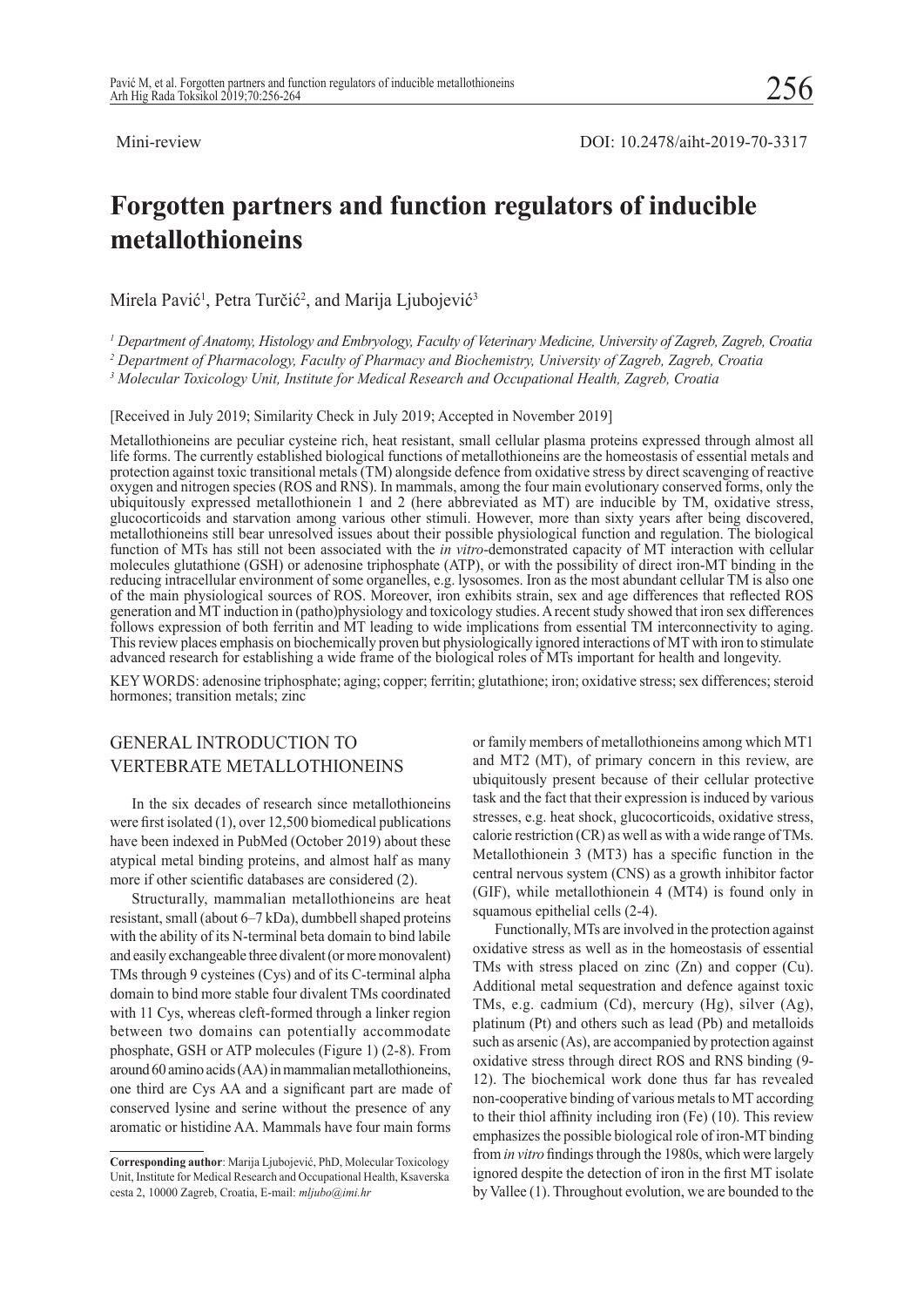

C-term ( $\alpha$ -domain)(M<sub>4</sub>S<sub>11</sub>)

**Figure 1** Molecular structures of MT (4mt2, PDB), ATP, and GSH. Using the Discovery Studio 2019 Client (BioVia/Accelrys, San Diego, USA), the superposition of real conformations of whole MT and molecules ATP and GSH was performed. This showed a considerable possibility of binding into the interdomain cleft of MT with a probability of pH dependence that influenced the intradomain linker region  $(68)$ . N and C terminal domains are shown with their metal binding properties: M – transition metal (divalent), S – thiol moiety of cysteine (gold yellow colour)

trio of transition metals iron, zinc and copper that seems to reflect in metallothionein's properties and their presence in today's organisms (2, 4)

No MT is indispensable for life, so after knocking out MT1 and/or MT2, experimental animals (MT null) are viable but exceedingly sensitive to various stresses and prone to developing certain unexpected consequences of metabolic impairment and shorter lifespan, together with ionizing and UV radiation sensitivity. Conversely, animals that overexpress MT do have higher resistance to various stresses and live a longer and healthier life (13-15).

The aim of this review was to motivate researchers in the field for more integrated and/or system biology-oriented work on the involvement of MTs in the fine-tuning of essential TMs as it is well-known that zinc is necessary for antioxidative and anti-inflammatory action together with Fenton reactive copper and iron that jointly affect metabolism regulation throughout aging (16, 17).

#### OXIDATIVE STRESS AND TMs

The relevant literature comprises volumes of studies on antioxidative actions (16-19). However, it is not so often emphasized that iron, the most abundant TM in the organism, is a strong and potent generator of physiological oxidative stress, through valence change according to the environment from reduced divalent ferrous ion  $(Fe<sup>2+</sup>)$  to oxidized ferric ions  $(Fe^{3+})$ . By releasing an electron in the presence of hydrogen peroxide  $(H_2O_2)$ , ferrous ion initiates a Fenton reaction of hydroxide radical (OH·) generation that modifies all biomolecules. Despite being mainly considered through oxygen delivery via haemoglobin in erythrocytes and myoglobin in muscles, iron should also be viewed through the lens of its abundance in the cells of various organs and importance in all biological processes as in the mitochondrial electron transport chain together with its role in enzyme functions, e.g. catalase (CAT), and structure, e.g. S-Fe clusters in ribonucleotide reductase (RNR). Specificity in iron turnover throughout the organism, organs, and cells resides in the regulated mechanisms of Fe accumulation without any processes of active excretions. Cellular protection from the negative impact of Fe relies on a very small group of potential cytosolic iron chaperones together with the great storage capacity of the ferritin nanocage and may include the possibility of Fe-MT interaction and iron scavenging in organelles. The mentioned roles in various metabolic functions make iron an essential TM in all organisms, while both its deficiency and overload may lead to serious health problems (17).

When describing the function and structure of various metalloproteins, with a few exceptions, focus is often placed on Zn as the second most abundant TM in the organism. Zinc is of immense importance for about 3,000 proteins because of its redox inertia and importance for the structure and function of enzymes and transcription factors. Zn is known to protect from various kinds of stress, as demonstrated by numerous studies in humans and animal models. Furthermore, the upregulation of MTs fulfils Zn's antioxidant function and together with anti-inflammatory and other positive and protective roles, it is undoubtedly important for health and longevity (16, 19).

The third essential TM present in organisms in abundance is Cu, which as a Fenton reactive metal must also be tightly controlled mainly by MTs and a few chaperones in the cell. An important role in the regulation of copper levels is also attributed to the copper plasma carrier ceruloplasmin, a multicopper ferroxidase that together with another copper enzyme hephaestin is involved in the iron transport metabolism (17). Other TMs that belong to trace or ultra-trace elements in the organism are present at concentrations a few orders of magnitude lower and have a place in the metalloprotein networks that include MTs (20).

## MEMBRANE TRANSPORT OF IRON, ZINC, AND COPPER

Membranes of cells and organelles are barriers for TMs. Currently, the transport of all essential TMs is covered either through the general divalent metal transporter (DMT1; Solute carrier transporter, SLC11A2) or through active gastrointestinal ATP7A and hepatic ATP7B transporters for copper and ZnT (SLC30A) and ZIP (SLC39A) transporters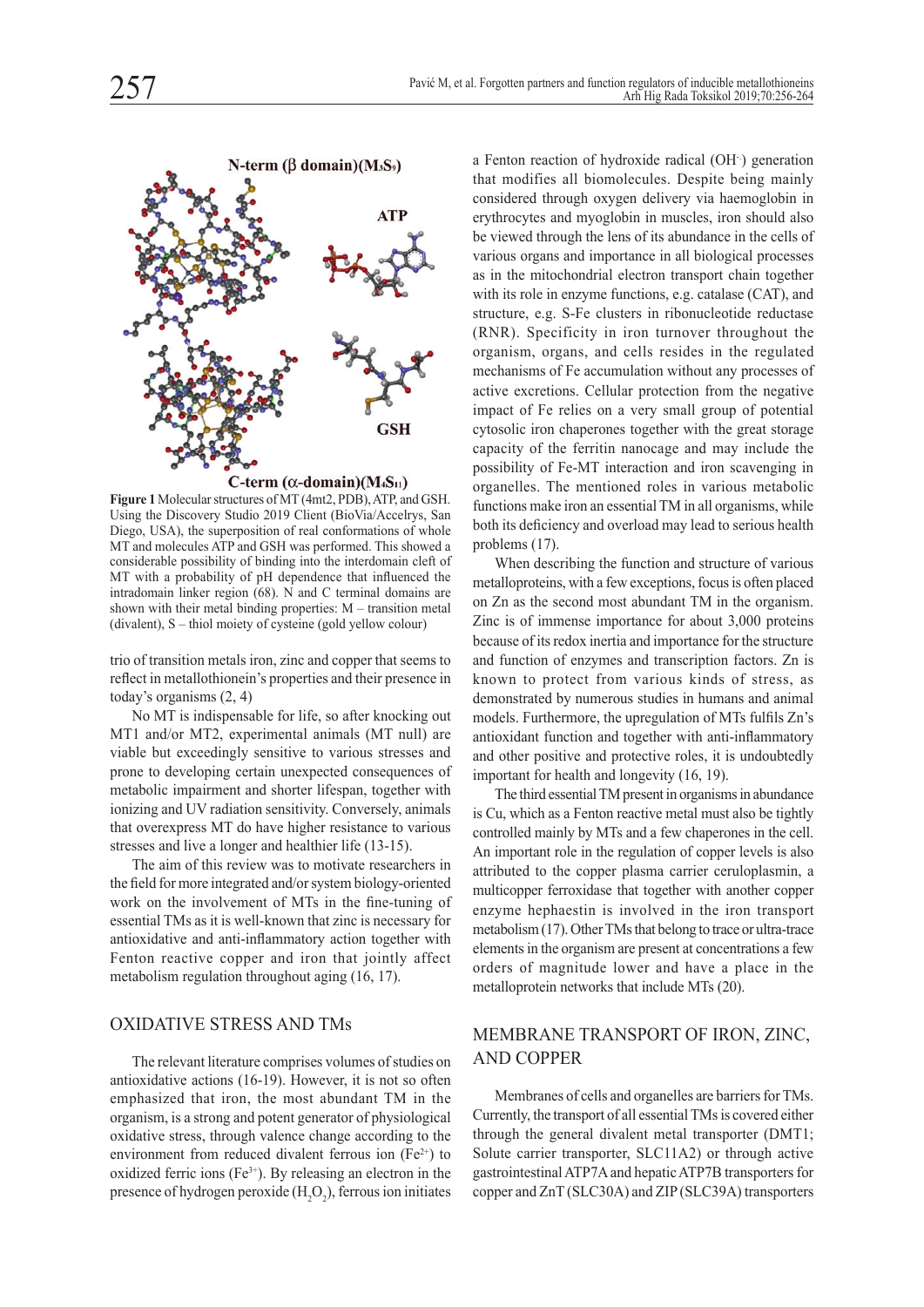for zinc and iron to the only cellular iron export protein ferroportin FNP1 (SLC40A1) (20).

Many of the reviews published thus far have described in detail a vast amount of knowledge, thereby creating a complex picture of the transport mechanism for each TM to the point of its autoregulation through feedback loops that are still to be discovered (21-26). After years of research on zinc transporters, two large families of divalent metals emerged; nine ZnT family members that facilitate entry into the cytosol and fourteen ZIP family members that enable exit. This excessive number of zinc transporters may be the reason why MT null animals can be viable, as some of the transporters are essential for embryonal development onward. Both types of transporters carry not only Zn, but also cadmium (Cd) and manganese (Mn), while ZIP members can transport Fe as well. Some members of the ZIP family, named after the zinc and iron regulated transport proteins found in plants (Zrt/Irt-like proteins), do have a relevant physiological role in non-transferrin bound iron (NTBI) transport and current research into these is very active.

### CELLULAR DISTRIBUTION OF MTs

MTs as TM chaperones and ROS/RNS quenchers play an important role in cellular metabolic tangled webs. They, however, are not located exclusively in the cytosol (2-4, 9-12); MT presence has often been observed in the mitochondria and nucleus of proliferative cells and within lysosomes. Furthermore, each cellular compartment has its specificity regarding function and microenvironmental conditions, especially proton abundance that defines pH (27).

The cytosol can be regarded as a pH neutral main milieu for all organelles, proteins, and other components that interact with TMs. This enables metals to be stored, utilized or redistributed, in parallel with the dynamic level of ATP and GSH concentrations that regulate signalling of a cell's energy and oxidative status, respectively.

Mitochondria, as the main energy supply compartment, are also constant producers of ROS in the form of superoxide radicals  $(O_2)$  that are reduced to  $H_2O_2$  through superoxide dismutase (SOD) activity. This organelle is very rich in Fe enzymes under oxidative conditions, and has a specific compartmentalization and inner structure with two levels of proton concentrations. The inside of the mitochondrial matrix is an alkaline environment suitable for citric acid cycle and hem synthesis, whereas the intermembrane space has an only slightly lower pH than the cytosol. Mitochondria are also involved in the process of programmed cell death (PCD) by mediating classical intrinsic pathways of apoptosis with cytochrome c release and caspase activation. However, under certain conditions of metabolic disturbance that liberates too much iron in the presence of  $H_2O_2$  consequently generating lipid peroxides,

mitochondria can also be involved in another pathway of non-apoptotic regulated cell death (RCD) called ferroptosis (28). MT has a proven protective role that can be primarily linked to the prevention of either the causes or consequences of ROS/RNS action (2-4), but whether MT's anti-apoptotic and anti-ferroptotic role can also involve the direct binding of free Fe, e.g. from lysosomes or damaged mitochondria is still an open question.

The nucleus is a cellular compartment where MTs can mostly be found during the cellular proliferative phase, when MTs serve probably as donors of TMs, especially of Zn to transcription factors (steroid hormone receptors and zinc finger transcription factors), but also possibly as direct ROS/RNS scavengers.

Lysosomes are main organelles where degradation of cellular MT protein occurs through acid proteases cathepsins when TM-MT complexes are much more resistant to degradation than MT without a bound TM (apothionein). That degradation scenario is unusual for free cellular cytoplasmic proteins, as it largely does go through the proteasomal system (29).

A cellular recycling process through lysosomal degradation of organelles and proteins rich in Fe make one unexpected interaction milieu of MTs and Fe (30, 31), which attracted the attention of researchers in the last decades. The findings by Baird et al. (31) suggest that the acidic environment of lysosomes is a surrounding that can stimulate MT release of Zn or Cu while facilitating Fe-MT binding and thereby protecting organelles from ROS generation from liberated reduced Fe in the presence of  $H_2O_2$ . Fe endosomal/lysosomal entrance also occurs with transferrin-Fe (TfFe) cellular arrival throughout receptormediated endocytosis (RME), autophagocyted mitochondria, and other organelles as well as through a special autophagic process called ferritinophagy of Fe stored in ferritin, all of which use endosomes through lysosome compartments for releasing and mobilizing Fe, and consequently creating a cytosolic liable iron pool (LIP) (17, 30, 31). In this process MTs from cytosol enter the lysosome by microautophagy where they acquire higher affinity for reduced Fe and participate in its sequestration, preventing uncontrolled Fenton reactions and Fe release through a Zip8 or DMT1 into the cytosol and averting the overall LIP increase.

In relation to interference with normal physiology, the example of the well-studied Cd toxicity shows that exogenous toxic TM can induce MTs and generate oxidative stress. As Cd is not a redox reactive (Fenton active) TM, it can enter the cell through molecular mimicry to interfere with described endocytic pathways and liberate Fe which triggers oxidative damage (10).

Recently, the role of lysosomes in the aging theories also highlighted the importance of iron in autophagocytic pathways through an increase in LIP or undegraded protein accumulation and overall ROS generation (32, 33).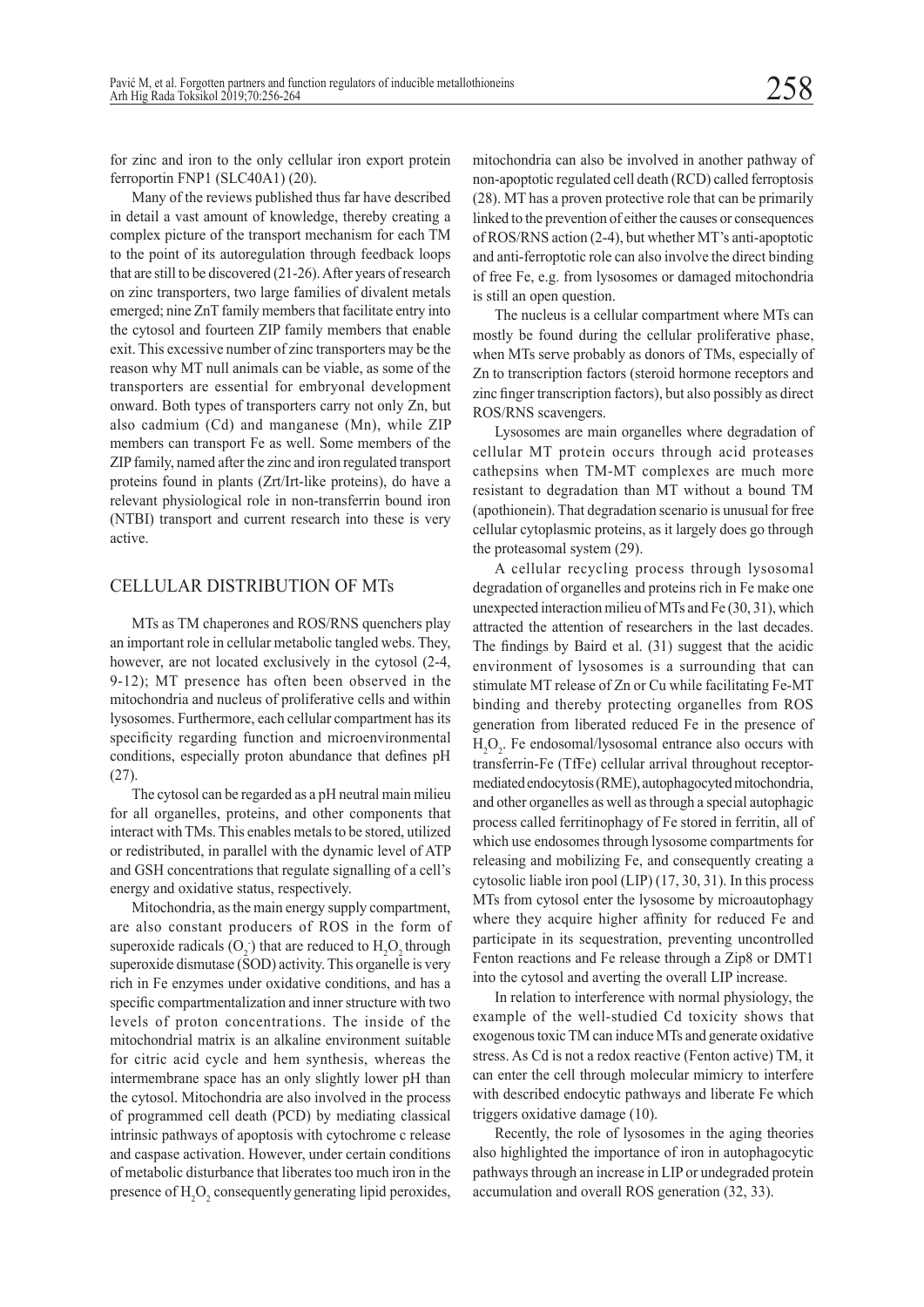### DIRECT INTERACTION OF IRON AND MTs

The established function of Zn and Cu homeostasis in the organism is based on the capacity of inducible MTs to bind various TMs with or without a possible biological function, on the basis of their –SH affinity, ion radius, orbital conformation and probably depending on environmental pH (2-4, 9-12). With this in mind, the potential of Fe-MT binding that may occur in acidic environments in lysosomes and inner mitochondrial membrane space is largely underestimated. Despite the fact that Fe was found in the first MT isolates, Fe went "under the radar" in MT research soon afterwards (1, 10, 12). A possible cause for this may be a coincidental technical finding from our group that most Fe-MT interactions involve cellular organelles and that fractions are mainly lost during protein purification through high-speed centrifugations.

From a historical perspective, the coincidence that Yutaka Kojima, who was an appreciated and a long term collaborator of Vallee and Kagi, the "fathers" of MTs, shares his surname with Nakao Kojima, the author of the first negative *in vitro* Fe-MT binding results (34), might have had at least some measure of influence on other researchers taking Nakao Kojima's findings "for granted" and not testing the validity of these results further. Only three years later, Good and Vasak (35) published positive *in vitro* Fe-MT binding results starting from an acid to alkali environment with a subsequent multifaceted analysis of the formation, stability, and structure of the Fe-MT complex (36, 37). However, the biological relevance of these results was completely neglected in the MT-related papers that followed (3, 9), even in spite of indicative *in vivo* results observed in an avian model (39). One reason why MTs were sidestepped may be that another ubiquitously abundant and physiologically relevant Fe-binding and storage complex - ferritin – had already been isolated from the cytosol (30) and received more attention.

*In vitro* studies of Fe-MT binding sparsely continued throughout the 1990s among which Kennedy et al. (39) revealed electron spin resonance (ESR) spectroscopy findings that nitric oxide (NO) removes Zn from MT and interacts with freshly bound Fe-MT, while Ding et al. (40) repeated previous studies of Fe-MT binding in yeast MT. The only recent study in the  $21<sup>st</sup>$  century explored the reduction potential of the tetranuclear iron core in the synthetic alpha domain of MTs in an alkaline pH environment. This was biochemically interesting, but physiologically not as relevant mainly because of the high pH in the experiments (41).

Another two studies on unexpected iron MT interaction (42, 43) investigated cytosolic ferritin direct contact with MTs where both Zn and Fe were released and this might well be extremely significant for MT, Zn, and Fe physiology.

## REGULATION OF MT EXPRESSION

The TM driven pathway of MT expression regulation is already textbook knowledge; it goes through direct induction when another TM has higher affinity for MT binding and easily releases Zn into the cytosol. Released Zn binds to the metal transcription factor (MTF1) that, once it is activated, starts transcription through the presence of a metal response element (MRE) in the MT promotor region. Nascent MT mRNA expression is followed by translation to proteins that may increase several-fold in the abundance of mRNA templates. Oxidative stress and the glucocorticoid-driven pathway can also directly induce MT expression through respective antioxidative and glucocorticoid response elements (ARE and GRE) in the promotor region of MT genes (2-4, 9-12, 44). Noteworthy of mentioning is the fact that ferritin can be, among other protective metalloproteins, also induced with oxidative stress through common transcription factor NRF2 (nuclear factor erythroid 2-related factor 2), which acts through the ARE region in the promoter making these two metal binding proteins among the first line of antioxidant cellular defence (30, 44). Of particular note is the information that specific RCD ferroptosis induction through sorafenib interference with cysteine transport for GSH synthesis emerged as a side effect in recent studies involving this antineoplastic multiple kinase inhibitor's mode of action in hepatocellular carcinoma (HCC). HCC cells can escape ferroptotic death and become resistant to sorafenib by inducing specific isoform MT-1G and possible other members of the MT family through the action of NRF2/ARE binding resulting in consequent ROS scavenging, which for now seems to be without changes in free iron abundance (28, 44, 45).

Furthermore, from the gene regulation point of view, *in vitro* studies have unexpectedly shown that the GRE present in an MT promoter region can be used by progesterone sex steroid hormone receptors (46). That may be one of the pathways which affect *in vivo* physiological sex differences in the abundance of MT expression that follows sex differences in TM, especially in Fe (47, 48). The question of sex steroid hormone MT regulation is still unresolved. Much confusion has stemmed from two decades of Cd toxicity studies where protection was achieved through MT upregulation following any steroid treatment in rodents. Steroid hormone regulation influences the response to various inducers, not only to toxic TMs that have shown different effects between sexes and, moreover, between strains (49). Again, studies on sex differences that analysed Fe, ferritin, and MT and had similar findings suggest that there is a possibility that a different genetic background, which determines iron accumulation pathways including sex differences, is present in different mammals and even animal strains. This was supported by findings of Hahn et al. (50) in mouse liver and is most likely responsible for the above mentioned discrepancies reported in the relevant literature.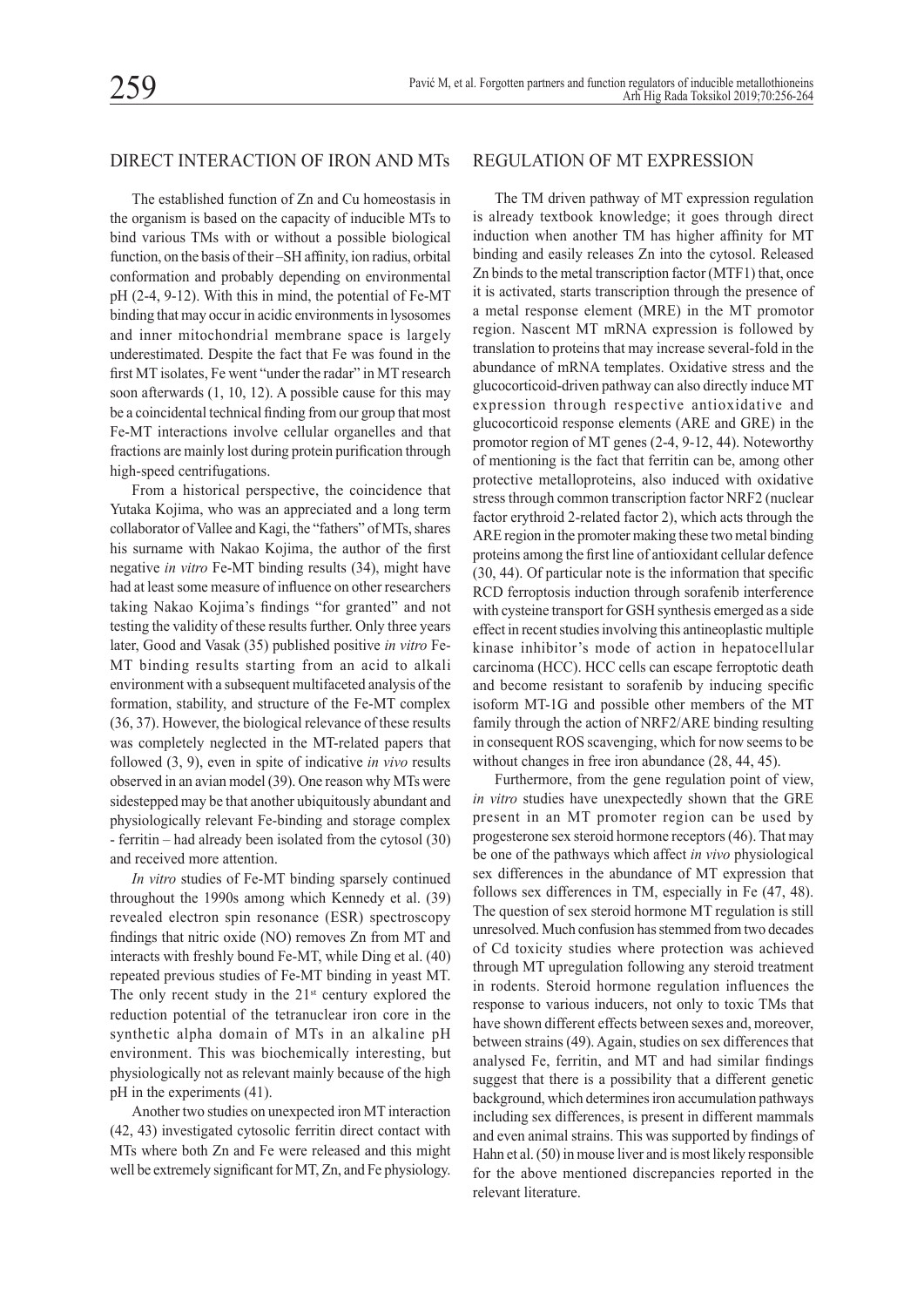Although physiologically positive effects of missing male sex hormones and negative effects of missing female sex hormones in MT expression and iron liver accumulation have been observed, immediate causes for these sex differences have not been established (48). One explanation could be that MT expression respond to oxidative stress and simply follows the Fe accumulation (48, 51) that is regulated by the liver hormone hepcidin under steroid hormone control (52, 53). Consequently, MT sex differences can be directly linked to Fe, through Fe-MT binding during lysosomal degradation and TM exchange that releases Zn for MTF-1 activation and MT expression, or indirectly, through LIP that causes oxidative stress pursued by the induction of MT expression but also of ferritin for iron storage, which makes these two proteins interdependent.

## GENETICALLY MODIFIED ANIMALS AND AGING

As described in a detailed review by Mocchegiani (14), the difference between MT transgenic and null animals indicates that MT fine tuning is necessary for longevity (15, 54-56). Among other considerations, the review stated that the observed anti-aging effect of upregulated MTs can be connected to factors so obvious as oxidative stress regulation and higher Zn accumulation/storage capacity that is necessary for all aspect of health, considering Zn antioxidant and anti-inflammatory function, but with the issue of the bioavailability of zinc when MT is high (14, 16, 19). Findings in MT null animals suggest that MTs are generally not necessary for the overall Zn metabolism that is possibly mediated by many redundant transport mechanisms. However, Zn is necessary for the MT metabolism, and their delicate mutual relationship is certainly among those reflected in the benefits that transgenic animals have and problems during the lifetime of MT null animals (54-56).

None of the existing literature sources mentions the possibility that an abundance of MT in transgenic animals may serve as protection from free Fe.

### FURTHER CONSIDERATIONS

Essential TMs are inevitably interconnected and MTs may be the common binding proteins for their fine tuning. However, what is currently absent is a parallel comparison of changes of all three essential TMs together with their specific and common proteins for transport, regulation, carriers, and storage to firmly establish every possible interrelation (22).

The concept that GSH abundance is probably the main chaperon of iron in LIP, and a direct association between GSH and iron metabolism most visible in the process of RCD ferroptosis opens a wider perspective from both the physiological and toxicological points of view (28, 45, 57).

Biochemical *in vitro* studies (6, 58) have mainly considered Zn-regulated release from MTs depending on reduced *vs* oxidised GSH in that process.

Recent data pointed out sex differences even in constitutive autophagy (59) that includes ferritinophagy, as a special autophagy form of ferritin degradation, through nuclear receptor coactivator 4 (NCOA4, known as androgen receptor-specific coactivator ARA70) that directly or through protein interaction may be dependent on steroid hormones (60). Also, ferritinophagy may as well as autophagy, if not regulated and coordinated with protective mechanisms that involve GPX4 activity through use of GSH, lead to iron-mediated ROS induction that oxidizes lipids and causes ferroptosis as a form of non-apoptotic RCD (28, 45).

Moreover, Fe is not the only TM that has the ability of being stored in a ferritin multisubunit nanocage; others do as well, including essential and toxic metals (61), which is why the two metalloproteins, ferritin and MT, should be considered together. Additional indirect links of Fe and Zn metabolism that may be finely tuned by MTs are confirmed by transcription factor MTF1, indispensable to an organism, which regulates the transcription of the cellular Fe-export protein FNP1 and the plasma Fe transport protein transferrin (Tf), as well as other TM-regulating proteins, involved in Fe, Zn, and Cu homeostasis (62).

At the cellular biochemical fine tuning level, it seems that apart from the presence of ferritin storage, easily upregulated MTs may be one of the crucial small ubiquitously abundant proteins that protect cells against highly reactive Fe ions either just as oxidative quenchers or with an additional role by directly scavenging iron in lysosomes and mitochondria (31).

Moreover, MT1 does make a response to iron deficiency in the blood and tissue connecting MTs not only to storage/ scavenge but also to erythropoiesis that has strong opposition/competition from the involvement of other proteins (63, 64). Nonetheless, although the above mentioned sex difference in Fe, connected to ferritin expression (65) have been known for decades, their consequences also have long been ignored and have undoubtedly influenced physiological and very probably toxicological studies (49) together with analyses of MT expression.

This review indicates that Fe (30-33, 35–40), ATP, and GSH (5-8, 58) act together with MTs alongside established protein interactions with emphasis on ferritin (42, 43, 58, 66) and that this takes place with the influence of steroid hormones in the background (Figure 2). Even as a study by Zangger and Armitage (67) which failed to prove MT and ATP interactions nevertheless revealed changes in pH when ATP is added to the reaction. These changes yielded a result regarding oxidative and pH dependence of interactions that was confirmed in a later study (8). Furthermore, there is a probability that *in vivo* accumulation of phosphate by aging may disturb ATP/GSH-MT binding position and promote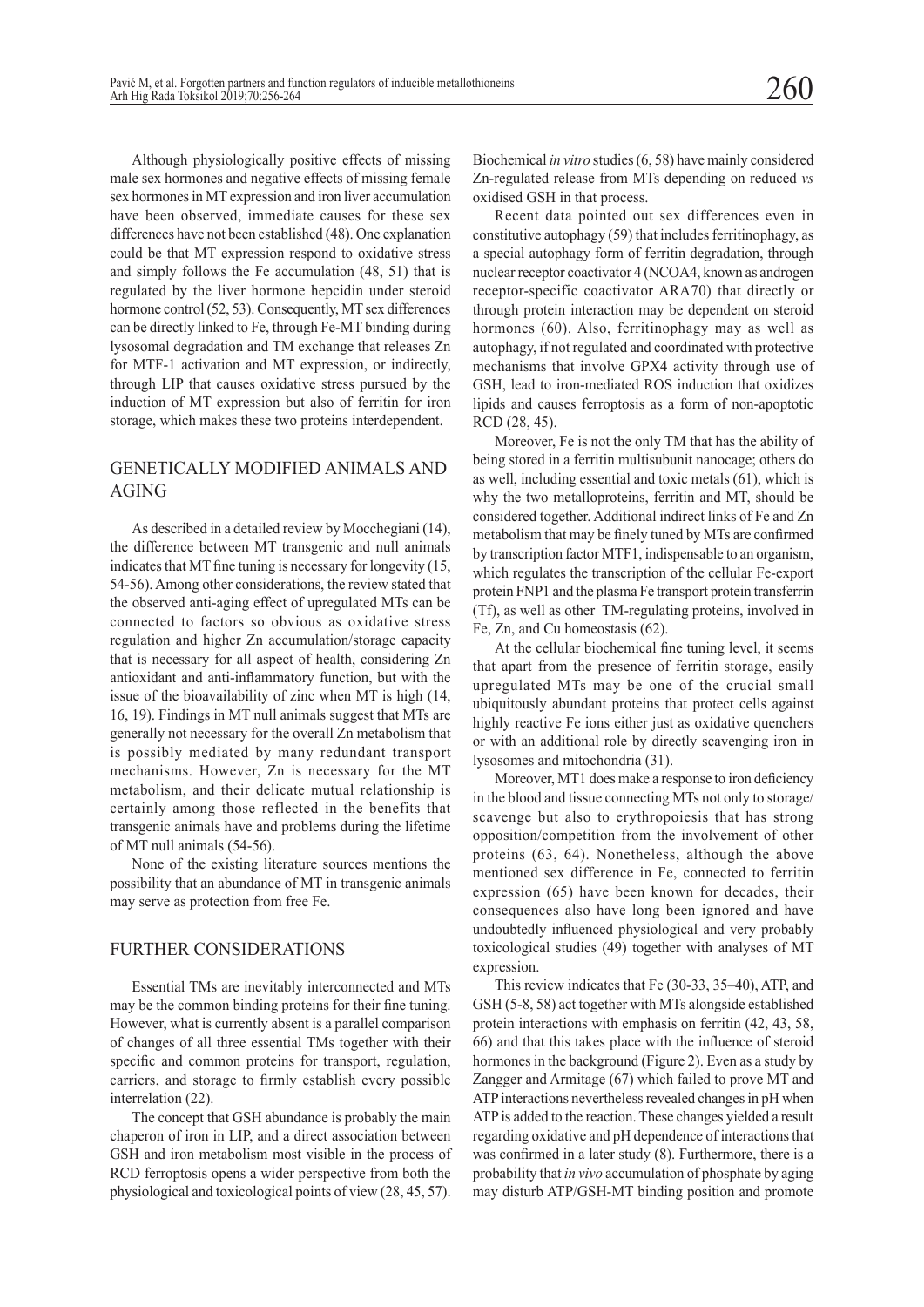

**Figure 2** Concept of MT interactions with three essential TMs with sex differences indicated by red/blue gradient and with Zn as the exception in purple. The scheme also implicates that both ferritin and MT bind all of the three essential TMs in real conditions, as well as a pronounced possibility of MT-GSH and ATP interaction

multimerization/crystallization of MTs that may be involved in lipofuscin/protein aggregate formation and the pathology of neurodegenerative diseases (32, 33, 58, 68, 69).

## CONCLUDING REMARKS

This review was motivated by the necessity for an *in vitro* and *in vivo* revalidation of the biologically important regulation and interactions of MT with iron. Therefore, we underline that each separate cell organelle with a distinctive microenvironment and discrete ATP and GSH content contains MTs with possible different TMs bound to them for exchange within other compartments. Emphasis should be placed not only on MT's ROS/RNS scavenging function, but also on the possibility of direct MT interaction with metals, including iron, ATP, and GSH in different cellular compartments especially mitochondria and lysosomes. TM abundance and distribution depends on physiological conditions such as sex differences and possibly even the female sex cycle regulated by steroid hormones. Sex differences in Fenton reactive TM are under regulatory mechanisms that also drive MT expression. Zinc as a sexindependent and Fenton inert TM is a highly abundant and indispensable regulatory and stimulatory factor for various proteins including MT that leads to lower oxidative stress and anti-inflammation processes. Furthermore, the possibility that MT expression can be modulated by nontoxic Zn supplementation and influence an organism's response to oxidative stress, as in Wilson's disease (70), can be applied to more disorders where oxidative stress and metal accumulation underlie the causes and/or the consequences of pathology.

### *Conflict of interest*

The authors declare no conflict of interest, financial or otherwise.

#### *Acknowledgements*

The author ML thanks Goran Šinko, PhD from Biochemistry and Organic Analytical Chemistry Unit for

assistance in using the computational program Discovery Studio. This work was supported by the Ministry of Science and Education of the Republic of Croatia Program and by grant IP-11-2013-1481 (AGEMETAR) from the Croatian Science Foundation for ML.

#### REFERENCES

- 1. Vallee BL. Metallothionein: historical review and perspectives. In: Kägi JHR, Nordberg M, editors. Metallothionein. Experientia Supplementum. Vol. 34. Basel: Birkhäuser; 1979. p. 19-39. doi: 10.1007/978-3-0348-6493- 0\_1
- 2. Capdevila M, Bofill R, Palacios Ò, Atrian S. State-of-the-art of metallothioneins at the beginning of the 21<sup>st</sup> century. Coord Chem Rev 2012;256:46-62. doi: 10.1016/j.ccr.2011.07.006
- 3. Hidalgo J, Chung R, Penkowa M, Vasak M. Structure and function of vertebrate metallothioneins. In: Sigel A, Sigel H, Sigel RKO, editors. Metallothioneins and related chelators: Metal ions in life sciences. Cambridge: RSC Publishing; 2009. p. 279-317. doi: 10.1039/9781847558992-00279
- 4. Ziller A, Fraissinet-Tachet L. Metallothionein diversity and distribution in the tree of life: a multifunctional protein. Metallomics 2018;10:1549-59. doi: 10.1039/c8mt00165k
- 5. Jiang L-J, Maret W, Vallee BL. The glutathione redox couple modulates zinc transfer from metallothionein to zinc-depleted sorbitol dehydrogenase. Proc Natl Acad Sci U S A 1998;95:3483-8. doi: 10.1073/pnas.95.7.3483
- 6. Chen Y, Maret W. Catalytic selenols couple the redox cycles of metallothionein and glutathione. Eur J Biochem 2001;268:3346-53. doi: 10.1046/j.1432-1327.2001.02250.x
- 7. Jiang L-J, Maret W, Vallee BL. The ATP-metallothionein complex. Proc Natl Acad Sci U S A 1998;95:9146-9. doi: 10.1073/pnas.95.16.9146
- 8. Maret W, Heffron G, Hill HA, Djuricic D, Jiang L-J, Vallee BL. The ATP/metallothionein interaction: NMR and STM. Biochemistry 2002;41:1689-94. doi: 10.1021/bi0116083
- 9. Romero-Isart N, Vasák M. Advances in the structure and chemistry of metallothioneins. J Inorg Biochem 2002;88:388- 96. doi: 10.1016/S0162-0134(01)00347-6
- 10. Sabolić I, Breljak D, Škarica M, Herak-Kramberger CM. Role of metallothionein in cadmium traffic and toxicity in kidneys and other mammalian organs. BioMetals 2010;23:897-926. doi: 10.1007/s10534-010-9351-z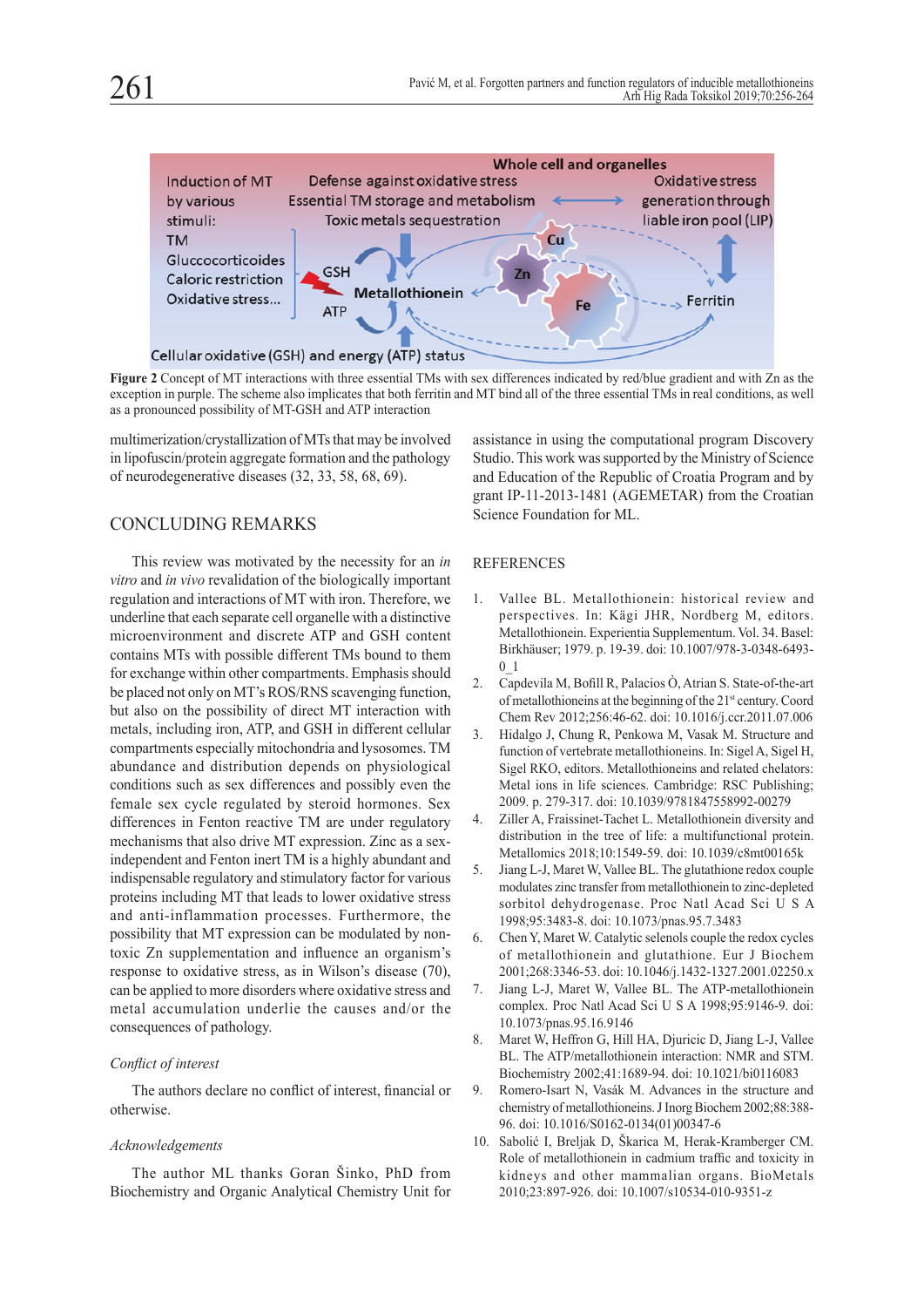- 11. Wong DL, Merrifield-MacRae ME, Stillman MJ. Lead(II) binding in metallothioneins. In: Sigel A, Sigel H, Sigel R, editors. Lead - Its effects on environment and health. Berlin, Boston: De Gruyter; 2017. p. 241-70. doi: 10.1515/9783110434330-009
- 12. Bell SG, Vallee BL. The metallothionein/thionein system: an oxidoreductive metabolic zinc link. Chembiochem 2009;10:55-62. doi: 10.1002/cbic.200800511
- 13. Cai L, Satoh M, Tohyama C, Cherian MG. Metallothionein in radiation exposure: its induction and protective role. Toxicology 1999;132:85-98. doi: 10.1016/s0300- 483x(98)00150-4
- 14. Mocchegiani E, Costarelli L, Basso A, Giacconi R, Piacenza F, Malavolta M. Metallothioneins, ageing and cellular senescence: a future therapeutic target. Curr Pharm Des 2013;19:1753-64. doi: 10.2174/1381612811319090022
- 15. Malavolta M, Orlando F, Piacenza F, Giacconi R, Costarelli L, Basso A, Lucarini G, Pierpaoli E, Provinciali M. Metallothioneins, longevity and cancer: Comment on "Deficiency of metallothionein-1 and -2 genes shortens the lifespan of the 129/Sv mouse strain". Exp Gerontol 2016;73:28-30. doi: 10.1016/j.exger.2015.11.014
- 16. Jarosz M, Olbert M, Wyszogrodzka G, Młyniec K, Librowski T. Antioxidant and anti-inflammatory effects of zinc. Zincdependent NF-κB signaling. Inflammopharmacology 2017;25:11-24. doi: 10.1007/s10787-017-0309-4
- 17. Muckenthaler MU, Rivella S, Hentze MW, Galy B. A red carpet for iron metabolism. Cell 2017;168:344-61. https:// doi.org/10.1016/j.cell.2016.12.034
- 18. Birben E, Sahiner UM, Sackesen C, Erzurum S, Kalayci O. Oxidative stress and antioxidant defense. World Allergy Organ J 2012;5:9-19. doi: 10.1097/WOX.0b013e3182439613
- 19. Maret W. The redox biology of redox-inert zinc ions. Free Radic Biol Med 2019;134:311-26. doi: 10.1016/j. freeradbiomed.2019.01.006
- 20. Maret W. The metals in the biological periodic system of the elements: concepts and conjectures. Int J Mol Sci 2016;17:pii: E66. doi: 10.3390/ijms17010066
- 21. Nishito Y, Kambe T. Absorption mechanisms of iron, copper, and zinc: an overview. J Nutr Sci Vitaminol (Tokyo) 2018;64:1-7. doi: 10.3177/jnsv.64.1
- 22. Zhang CC, Volkmann M, Tuma S, Stremmel W, Merle U. Metallothionein is elevated in liver and duodenum of Atp7b(−/−) mice. BioMetals 2018;31:617-25. doi: 10.1007/ s10534-018-0110-x
- 23. Kimura T, Kambe T. The functions of metallothionein and ZIP and ZnT transporters: an overview and perspective. Int J Mol Sci 2016;17:336. doi: 10.3390/ijms17030336
- 24. Hara T, Takeda TA, Takagishi T, Fukue K, Kambe T, Fukada T. Physiological roles of zinc transporters: molecular and genetic importance in zinc homeostasis. J Physiol Sci 2017;67:283-301. doi: 10.1007/s12576-017-0521-4
- 25. Baltaci AK, Yuce K. Zinc transporter proteins. Neurochem Res 2018;43:517-30. doi: 10.1007/s11064-017-2454-y
- 26. Baltaci AK, Yuce K, Mogulkoc R. Zinc metabolism and metallothioneins. Biol Trace Elem Res 2018;183:22-31. doi: 10.1007/s12011-017-1119-7
- 27. Casey JR, Grinstein S, Orlowski J. Sensors and regulators of intracellular pH. Nat Rev Mol Cell Biol 2010;11:50-61. doi: 10.1038/nrm2820
- 28. Stockwell BR, Friedmann A J, Bayir H, Bush AI, Conrad M, Dixon SJ, Fulda S, Gascón S, Hatzios SK, Kagan VE, Noel

K, Jiang X, Linkermann A, Murphy ME, Overholtzer M, Oyagi A,Pagnussat GC, Park J, Ran Q, Rosenfeld CS, Salnikow K, Tang D, Torti FM, Torti SV, Toyokuni S, Woerpel KA, Zhang DD. Ferroptosis: a regulated cell death nexus linking metabolism, redox biology, and disease. Cell 2017; 171:273-85. doi: 10.1016/j.cell.2017.09.021

- 29. Klaassen CD, Choudhuri S, McKim JM Jr, Lehman-McKeeman LD, Kershaw WC. *In vitro* and *in vivo* studies on the degradation of metallothionein. Environ Health Perspect 1994;102(Suppl 3):141-6. doi: 10.1289/ ehp.94102s3141
- 30. Arosio P, Elia L, Poli M. Ferritin, cellular iron storage and regulation. IUBMB Life 2017;69:414-22. doi: 10.1002/ iub.1621
- 31. Baird SK, Kurz T, Brunk UT. Metallothionein protects against oxidative stress-induced lysosomal destabilization. Biochem J 2006;394:275-83. doi: 10.1042/BJ20051143
- 32. Kurz T, Terman A, Brunk UT. Autophagy, ageing and apoptosis: the role of oxidative stress and lysosomal iron. Arch Biochem Biophys 2007;462:220-30. doi: 10.1016/j. abb.2007.01.013
- 33. Terman A, Kurz T. Lysosomal iron, iron chelation, and cell death. Antioxid Redox Signal 2013;18:888-98. doi: 10.1089/ ars.2012.4885
- 34. Kojima N, Young CR, Bates GW. Failure of metallothionein to bind iron or act as an iron mobilizing agent. Biochim Biophys Acta 1982;716:273-5. doi: 10.1016/0304- 4165(82)90278-1
- 35. Good M, Vasak M. Iron(II)-substituted metallothionein: evidence for the existence of iron-thiolate clusters. Biochemistry 1986;25:8353-6. doi: 10.1021/bi00374a003
- 36. Ding X, Bill E, Good M, Trautwein A X, Vašák M. Mössbauer studies on the metal-thiolate cluster formation in Fe(II) metallothionein. Eur J Biochem 1988;171:711-4. doi: 10.1111/j.1432-1033.1988.tb13843.x
- 37. Werth MT, Johnson MK. Magnetic circular dichroism and electron paramagnetic resonance studies of iron(II) metallothionein. Biochemistry 1989;28:3982-8. doi: 10.1021/ bi00435a053
- 38. Fleet JC, Andrews GK, McCormick CC. Iron-induced metallothionein in chick liver: a rapid, route-dependent effect independent of zinc status. J Nutr 1990;120:1214-22. doi: 10.1093/jn/120.10.1214
- 39. Kennedy MC, Gan T, Antholine WE, Petering DH. Metallothionein reacts with  $Fe<sup>2+</sup>$  and NO to form products with a g=2.039 ESR signal. Biochem Biophys Res Commun 1993;196:632-5. doi: 10.1006/bbrc.1993.2296
- 40. Ding XQ, Bill E, Trautwein AX, Hartmann HJ, Weser U. Mössbauer studies on iron(II)-substituted yeast metallothionein. Eur J Biochem 1994;223:841-5. doi: 10.1111/j.1432-1033.1994.tb19060.x
- 41. Sano Y, Onoda A, Sakurai R, Kitagishi H, Hayashi T. Preparation and reactivity of a tetranuclear Fe(II) core in the metallothionein α-domain. J Inorg Biochem 2011;105:702-8. doi: 10.1016/j.jinorgbio.2011.01.011
- 42. Orihuela R, Fernández B, Palacios O, Valero E, Atrian S, Watt RK, Dominguez-Vera JM, Capdevila M. Ferritin and metallothionein: dangerous liaisons. Chem Commun 2011;47:12155-7. doi: 10.1039/c1cc14819b
- 43. Carmona F, Mendoza D, Kord S, Asperti M, Arosio P, Atrian S, Capdevila M, Dominguez-Vera JM. Chemically and biologically harmless versus harmful ferritin/copper-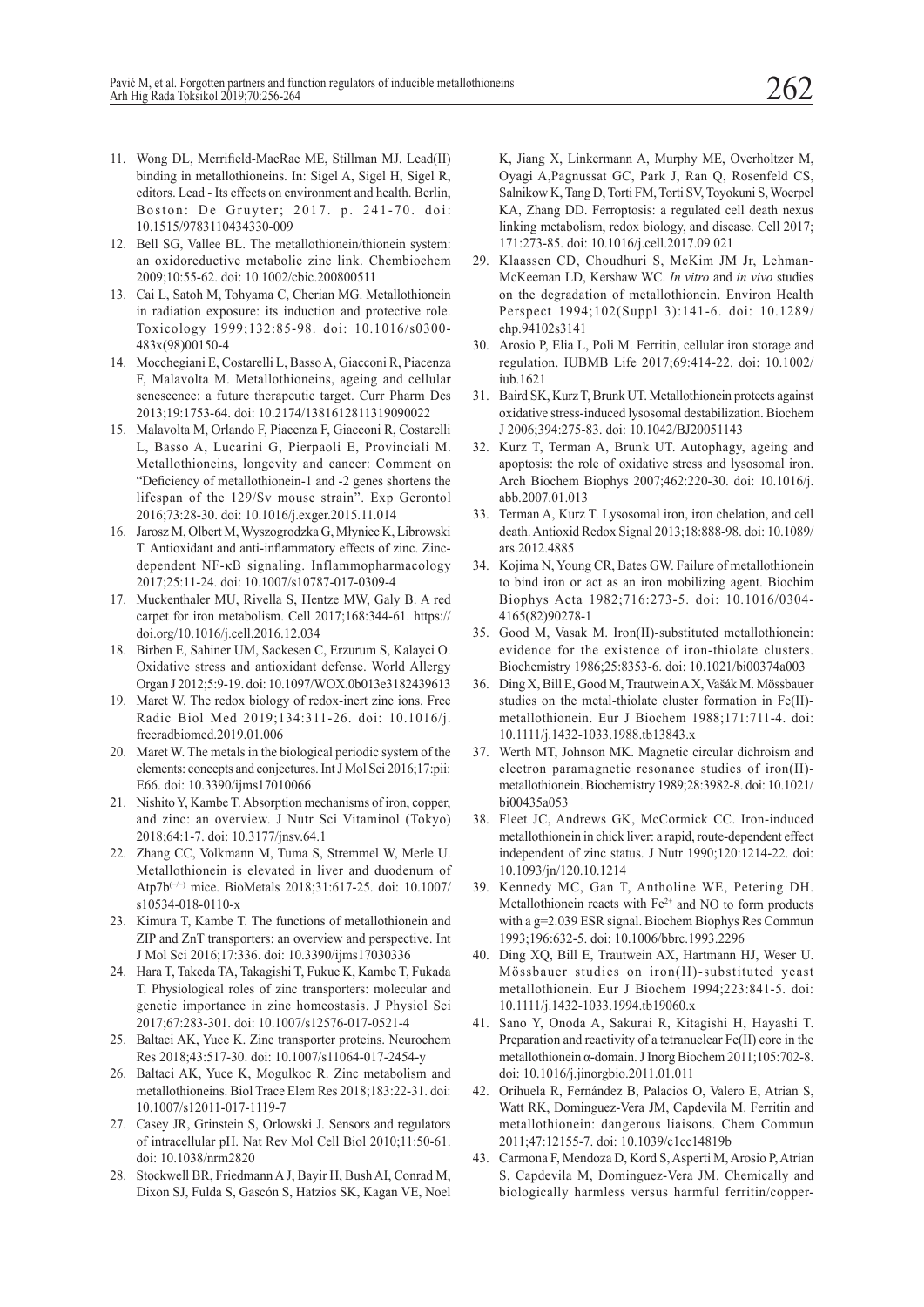metallothionein couples. Chemistry 2015;21:808-13. doi: 10.1002/chem.201404660

- 44. Raghunath A, Sundarraj K, Nagarajan R, Arfuso F, Bian J, Kumar AP, Sethi G, Perumal E. Antioxidant response elements: Discovery, classes, regulation and potential applications. Redox Biol 2018;17:297-314. doi: 10.1016/j. redox.2018.05.002
- 45. Song Y, Yang H, Lin R, Jiang K, Wang BM. The role of ferroptosis in digestive system cancer. Oncol Lett 2019; 18:2159-64. doi: 10.3892/ol.2019.10568
- 46. Slater EP, Cato AC, Karin M, Baxter JD, Beato M. Progesterone induction of metallothionein-II, gene expression. Mol Endocrinol 1988;2:485-91. doi: 10.1210/ mend-2-6-485
- 47. Orct T, Jurasović J, Micek V, Karaica D, Sabolić I. Macroand microelements in the rat liver, kidneys, and brain tissues; sex differences and effect of blood removal by perfusion *in vivo*. J Trace Elem Med Biol 2017;40:104-11. doi: 10.1016/j. jtemb.2016.12.015
- 48. Ljubojević M, Orct T, Micek V, Karaica D, Jurasović J, Breljak D, Vrhovac Madunić I, Rašić D, Novak Jovanović I, Peraica M, Gerić M, Gajski G, Kralik Oguić S, Rogić D, Nanić L, Rubelj I, Sabolić I. Sex-dependent expression of metallothioneins MT1 and MT2 and concentrations of trace elements in rat liver and kidney tissues: Effect of gonadectomy. J Trace Elem Med Biol 2019;53:98-108. doi: 10.1016/j. jtemb.2019.02.010
- 49. Shimada H, Hashiguchi T, Yasutake A, Waalkes MP. Imamura Y. Sexual dimorphism of cadmium-induced toxicity in rats: involvement of sex hormones. Arch Toxicol 2012;86:1475- 80. doi: 10.1007/s00204-012-0844-0
- 50. Hahn P, Song Y, Ying GS, He X, Beard J, Dunaief JL. Agedependent and gender-specific changes in mouse tissue iron by strain. Exp Gerontol 2009;44:594-600. doi: 10.1016/j. exger.2009.06.006
- 51. Thévenod F, Wolff NA. Iron transport in the kidney: implications for physiology and cadmium nephrotoxicity. Metallomics 2016;8:17-42. doi: 10.1039/c5mt00215j
- 52. Kong WN, Niu QM, Ge L, Zhang N, Yan SF, Chen WB, Chang YZ, Zhao SE. Sex differences in iron status and hepcidin expression in rats. Biol Trace Elem Res 2014;160:258-67. doi: 10.1007/s12011-014-0051-3
- 53. Sangkhae V, Nemeth E. Regulation of the iron homeostatic hormone hepcidin. Adv Nutr 2017;8:126-36. doi: 10.3945/ an.116.013961
- 54. Liu Y, Liu J, Habeebu SM, Waalkes MP, Klaassen CD. Metallothionein-I/II null mice are sensitive to chronic oral cadmium-induced nephrotoxicity. Toxicol Sci 2000;57:167- 76. doi: 10.1093/toxsci/57.1.167
- 55. Iszard RD, Liu Y, Dalton T, Andrews GK, Palmiter RD, Klaassen CD. Characterization of metallothionein-Itransgenic mice. Toxicol Appl Pharmacol 1995;133:305-12. doi: 10.1006/taap.1995.1155
- 56. Miura N, Koizumi S. Gene expression profiles in the liver and kidney of metallothionein-null mice. Biochem Biophys Res Commun 2005;332:949-55. doi: 10.1016/j. bbrc.2005.05.043
- 57. Kumar C, Igbaria A, D'Autreaux B, Planson AG, Junot C, Godat E, Bachhawat AK, Delaunay-Moisan A, Toledano MB. Glutathione revisited: a vital function in iron metabolism and ancillary role in thiol-redox control. EMBO J 2011;30:2044- 56. doi: 10.1038/emboj.2011.105
- 58. Zalewska M, Trefon J, Milnerowicz H. The role of metallothionein interactions with other proteins. Proteomics 2014;14:1343-56. doi: 10.1002/pmic.201300496
- 59. Oliván S, Calvo AC, Manzano R, Zaragoza P, Osta R. Sex differences in constitutive autophagy. BioMed Res Int 2014;2014:ID652817. doi: 10.1155/2014/652817
- 60. Mancias JD, Wang X, Gygi SP, Harper JW, Kimmelman AC. Quantitative proteomics identifies NCOA4 as the cargo receptor mediating ferritinophagy. Nature 2014;509:105-9. doi: 10.1038/nature13148
- 61. Fleming JT, Joshi JG. Ferritin: the role of aluminium in ferritin function. Neurobiol Aging 1991;12:413-8. doi: 10.1016/0197-4580(91)90066-S
- 62. Rutherford JC, Bird AJ. Metal-responsive transcription factors that regulate iron, zinc, and copper homeostasis in eukaryotic cells. Eukaryot Cell 2004;3:1-13. doi: 10.1128/ EC.3.1.1-13.2004
- 63. Robertson A, Morrison JN, Wood AM, Bremner I. Effects of iron deficiency on metallothionein-I concentrations in blood and tissues of rats. J Nutr 1989;119:439-45. doi: 10.1093/ jn/119.3.439
- 64. Philpott CC, Ryu MS. Special delivery: distributing iron in the cytosol of mammalian cells. Front Pharmacol 2014;5:173. doi: 10.3389/fphar.2014.00173
- 65. Linder MC, Munro HN. Metabolic and chemical features of ferritins, a series of iron-inducible tissue proteins. Am J Pathol 1973;72:263-82. PMCID: PMC1903991
- 66. Atrian S, Capdevila M. Metallothionein-protein interactions. Biomol Concepts 2013;4:143-60. doi: 10.1515/bmc-2012- 0049
- 67. Zangger K, Öz G, Armitage IM. Re-evaluation of the binding of ATP to metallothionein. J Biol Chem 2000;275:7534-8. Erratum in: J Biol Chem 2001;276:30570. doi: 10.1074/ jbc.275.11.7534
- 68. Zangger K, Armitage IM. Dynamics of interdomain and intermolecular interactions in mammalian metallothioneins. J Inorg Biochem 2002;88:135-43. doi: 10.1016/S0162- 0134(01)00379-8
- 69. Kuro-o M. A potential link between phosphate and aginglessons from Klotho-deficient mice. Mech Ageing Dev 2010;131:270-5. doi: 10.1016/j.mad.2010.02.008
- 70. Ala A, Walker AP, Ashkan K, Dooley JS, Schilsky ML. Wilson's disease. Lancet 2007;369:397-408. doi: 10.1016/ S0140-6736(07)60196-2